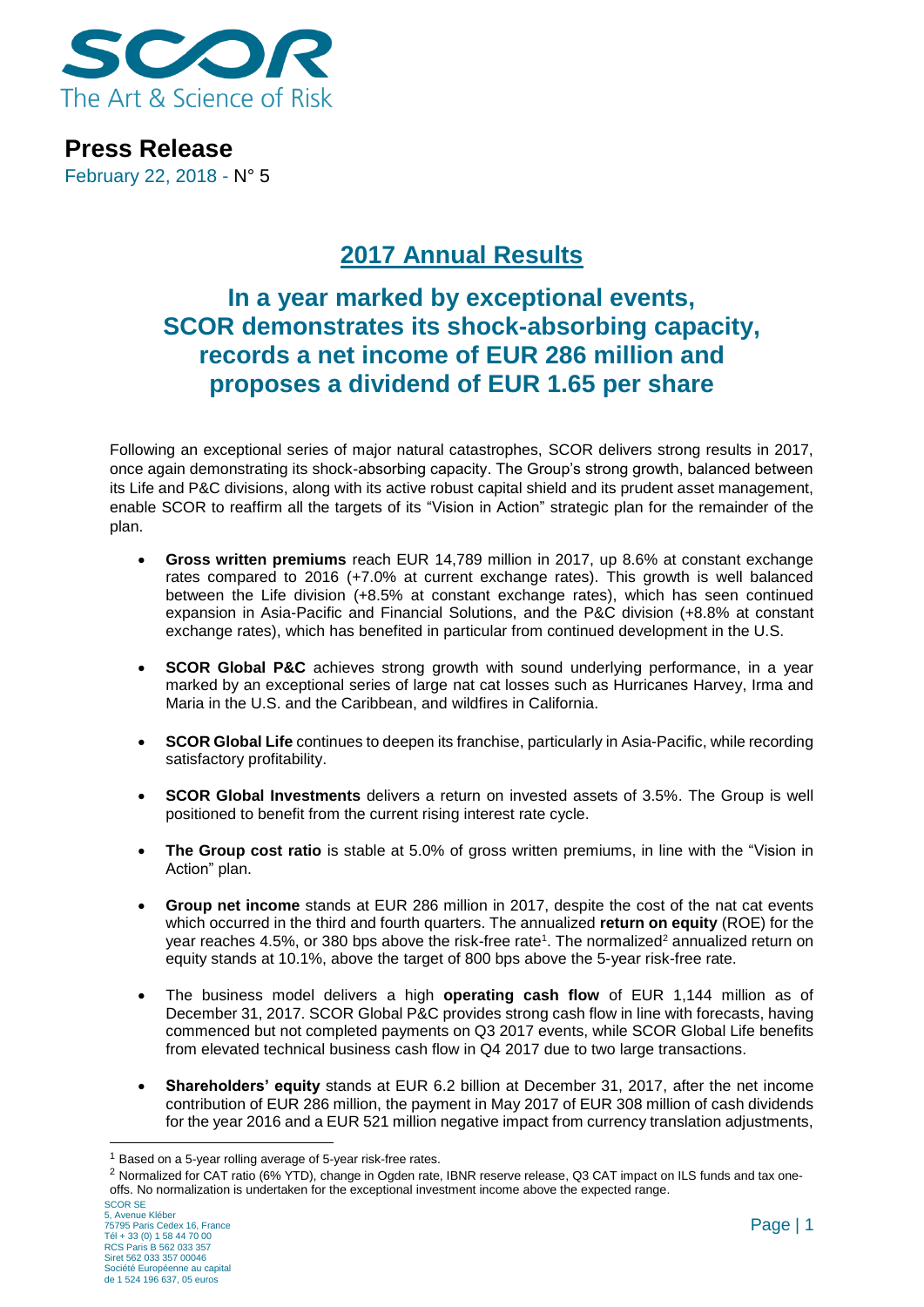

February 22, 2018 - N° 5

mainly due to the weakening of the U.S. dollar. This results in a book value per share of EUR 33.01 at December 31, 2017, compared to EUR 35.94 at December 31, 2016.

- SCOR's **financial leverage** stands at 25.7% at December 31, 2017.
- SCOR's **solvency ratio** at December 31, 2017, stands at 213%<sup>3</sup> , in the upper part of the optimal solvency range of 185% - 220% as defined in the "Vision in Action" plan.

Confirming its active capital management policy, SCOR proposes to the Annual General Meeting a **dividend** of EUR 1.65 per share for 2017, unchanged from EUR 1.65 for 2016, representing a payout ratio of 108%. The ex-dividend date for 2017 will be set on April 30, 2018, and the dividend will be paid on May 3, 2018. The Group also pursues its share buy-back program, which expires mid-2019.

SCOR **reaffirms all its targets and assumptions** for the remainder of the "Vision in Action" strategic plan.

|                                                         | YTD    |        |                  | <b>QTD</b> |         |                  |
|---------------------------------------------------------|--------|--------|------------------|------------|---------|------------------|
| In EUR millions (rounded,<br>at current exchange rates) | 2017   | 2016   | <b>Variation</b> | Q4 2017    | Q4 2016 | <b>Variation</b> |
| Gross written premiums                                  | 14,789 | 13,826 | $+7.0\%$         | 3,667      | 3,610   | $+1.6%$          |
| Group cost ratio                                        | 5.0%   | 5.0%   | $0.0$ pts        | 5.2%       | 5.2%    | $0.0$ pts        |
| Annualized ROE                                          | 4.5%   | 9.5%   | $-5.0$ pts       | 18.3%      | 10.4%   | $+7.9$ pts       |
| Net income <sup>*</sup>                                 | 286    | 603    | $-52.6%$         | 261        | 165     | +58.2%           |
| Normalized <sup>4</sup> annualized<br><b>ROE</b>        | 10.1%  | 8.7%   | $+1.4$ pts       | 17.5%      | 9.3%    | $+8.2$ pts       |
| Normalized <sup>4</sup> net income <sup>*</sup>         | 664    | 550    | $+20.8%$         | 250        | 148     | $+69.1%$         |
| Shareholders' equity                                    | 6,225  | 6,695  | $-7.0\%$         | 6.225      | 6,695   | $-7.0%$          |

## **Full-Year and Q4 2017 key financial details**

 *\* Consolidated net income, Group share.*

**Denis Kessler, Chairman & Chief Executive Officer of SCOR, comments***: "2017 was marked by an exceptional series of major natural catastrophes. SCOR successfully passed this real-life stress test, once again demonstrating the resilience of its business model and its shock-absorbing capacity. This confirms the relevance of our strategy based on a controlled risk appetite, an optimized risk composition, a balanced business model between Life and P&C reinsurance, and a robust capital shield through retrocession and ILS. SCOR accomplished its mission in 2017, honoring all its commitments to its clients and contributing to the protection of hundreds of thousands of people severely affected by catastrophes, while managing to deliver a good set of results. SCOR* 

<sup>&</sup>lt;sup>3</sup> Solvency ratio based on Solvency II requirements. The Group solvency final results are to be filed to supervisory authorities by June 2018, and the final Solvency ratio may differ from this estimated ratio. This estimate was prepared on the basis of the business structure in existence at December 31, 2017 and tax assumptions consistent with those applied to the 2017 annual IFRS Group financial statements.

<sup>4</sup> Normalized for CAT ratio (6% YTD), change in Ogden rate, IBNR reserve release, Q3 CAT impact on ILS funds and tax oneoffs. No normalization is undertaken for the exceptional investment income above the expected range.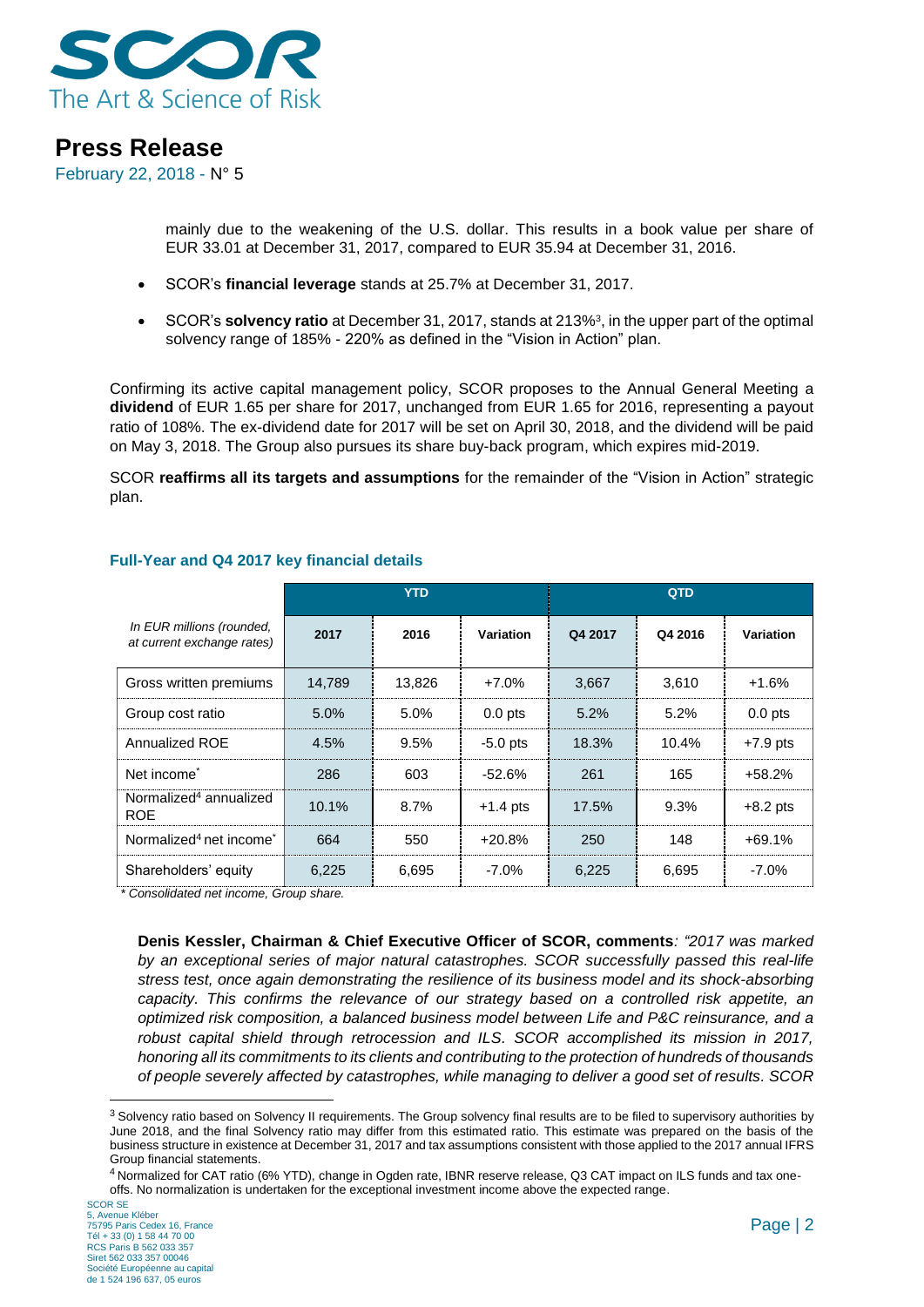

February 22, 2018 - N° 5

*is pursuing its active shareholder remuneration policy, with a dividend of EUR 1.65 per share, to be approved by the Annual General Meeting. The Group is fully mobilized to reach the strategic targets set out in "Vision in Action"."*

## **SCOR Global P&C achieves strong growth, with sound underlying performance**

SCOR Global P&C registers strong gross written premium growth in the upper end of the assumed range of the "Vision in Action" strategic plan. 2017 gross written premiums stand at EUR 6,025 million, growing by 8.8% at constant exchange rates compared to 2016 (+6.9% at current exchange rates). Growth is fueled by progress in the U.S., in line with "Vision in Action", and by Specialties.

*SCOR Global P&C key figures:*

|                                                         |        | <b>YTD</b> |             |         | <b>QTD</b> |                  |
|---------------------------------------------------------|--------|------------|-------------|---------|------------|------------------|
| In EUR millions (rounded,<br>at current exchange rates) | 2017   | 2016       | Variation   | Q4 2017 | Q4 2016    | <b>Variation</b> |
| Gross written premiums                                  | 6.025  | 5,639      | $+6.9%$     | 1.403   | 1.405      | $-0.1%$          |
| Net combined ratio*                                     | 103.7% | 93.1%      | $+10.6$ pts | 91.6%   | 93.3%      | $-1.7$ pts       |

 *(\*) The net combined ratio calculation has been refined to exclude some immaterial non-technical items that were previously*  included. Considering their potential growth, these items have been excluded to ensure they do not distort the combined ratio in *the future. The impact on the previously reported ratio is +0.26% pts YTD (+0.30% pts QTD) as of December 31, 2016.*

The 103.7% 2017 year-to-date net combined ratio includes:

- 14.9 pts from natural catastrophes: 1.7 pts on Q4 2017 losses from wildfires in California (net impact of EUR 91 million), 11.3 pts on the Harvey, Irma, Maria hurricanes and Mexican earthquakes (with a total net of retrocession pre-tax impact at year end marginally reduced from Q3 2017 at EUR 591 million);
- 1.4 pts year-to-date Ogden rate change impact (EUR 71 million), after a EUR 45 million reduction booked in Q4 2017 following year-end actuarial review.

Excluding the impact of the change in the Ogden rate, the net attritional loss plus commission ratio is slightly improving (80.6% in 2017 vs. 80.9% in 2016), confirming the solid profitability of the underlying portfolio.

The 2017 normalized<sup>5</sup> net combined ratio of 94.3% stands below the "Vision in Action" assumption.

## **SCOR Global Life grows its franchise, particularly in Asia-Pacific, while recording satisfactory profitability**

SCOR Global Life records strong growth in 2017, with gross written premiums standing at EUR 8,764 million, up 7.0% at current exchange rates compared to 2016 (+8.5% at constant exchange rates). This is mainly driven by:

robust new business Protection flow, mainly in the Americas and Asia-Pacific;

<sup>5</sup> See details of the calculation of the normalized combined ratio on page 39 of the Analysts' presentation.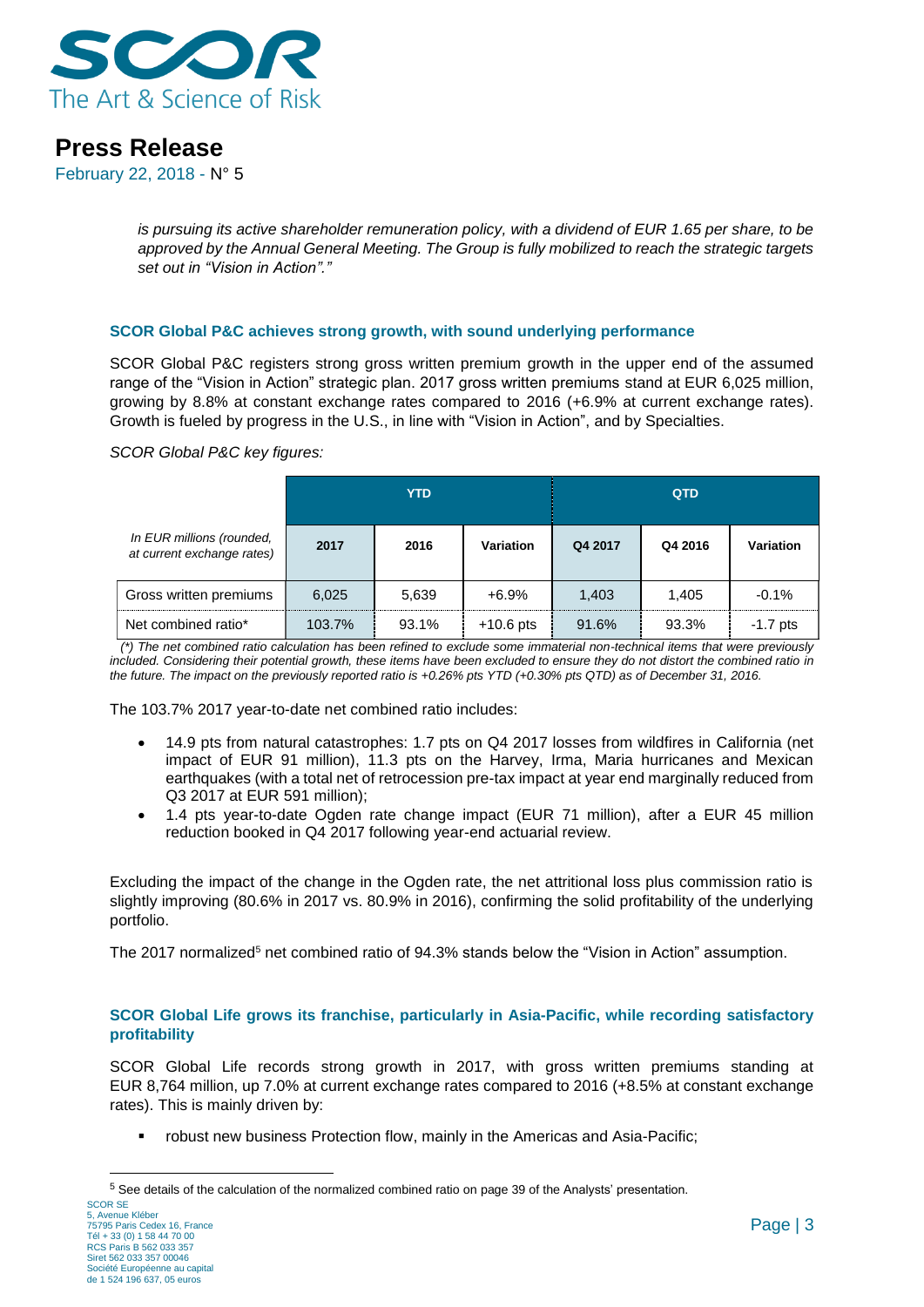

February 22, 2018 - N° 5

- **franchise expansion of Longevity business in the U.K.;**
- significant increase in Financial Solutions, notably in Asia-Pacific.

## *SCOR Global Life key figures:*

|                                                         | YTD   |       |            | <b>QTD</b> |         |            |
|---------------------------------------------------------|-------|-------|------------|------------|---------|------------|
| In EUR millions (rounded,<br>at current exchange rates) | 2017  | 2016  | Variation  | Q4 2017    | Q4 2016 | Variation  |
| Gross written premiums                                  | 8.764 | 8,187 | $+7.0%$    | 2,264      | 2,205   | $+2.7%$    |
| Life technical margin                                   | 7.1%  | 7.0%  | $+0.1$ pts | 7.0%       | 6.9%    | $+0.1$ pts |

SCOR Global Life records a robust technical margin of 7.1%, slightly above the "Vision in Action" assumption. This is driven by:

- **•** profitability of new business in line with the Group's ROE target;
- **underlying U.S. mortality claim experience higher than expected, not impacting the technical** result thanks to active in-force management and a strong reserve position set up at the acquisition date<sup>6</sup>.

## **SCOR Global Investments delivers a return on invested assets of 3.5% for 2017**

In Q4 2017, SCOR continued its portfolio rebalancing in line with "Vision in Action" asset allocations:

- **I** liquidity was decreased to 5% of invested assets vs. 8% in Q3 2017;
- $\bullet$  the share of corporate bonds in the invested assets portfolio was increased (+3 pts vs. Q3 2017);
- $\blacksquare$  the duration of the fixed income portfolio remained stable at 4.6 years<sup>7</sup>.

The fixed income portfolio is of very high quality, with an average rating of A+.

SCOR's invested assets portfolio is well positioned to benefit from the current rising interest rate cycle:

- the portfolio benefits from a very diverse currency mix;
- financial cash flows will facilitate the capture of higher reinvestment rates, without selling assets;
- the current duration gap enables reinvestment at longer maturities;
- the rise in interest rates will lead to a recurrent enhancement of the financial contribution.

<sup>6</sup> Transamerica Re on August 10, 2011, and Generali US on October 1, 2013.

<sup>7</sup> 5.0-year duration on invested assets (vs. 4.9 years in Q3 2017, adjusted for methodological change – refer to p.135 of 2017 IR Day presentation).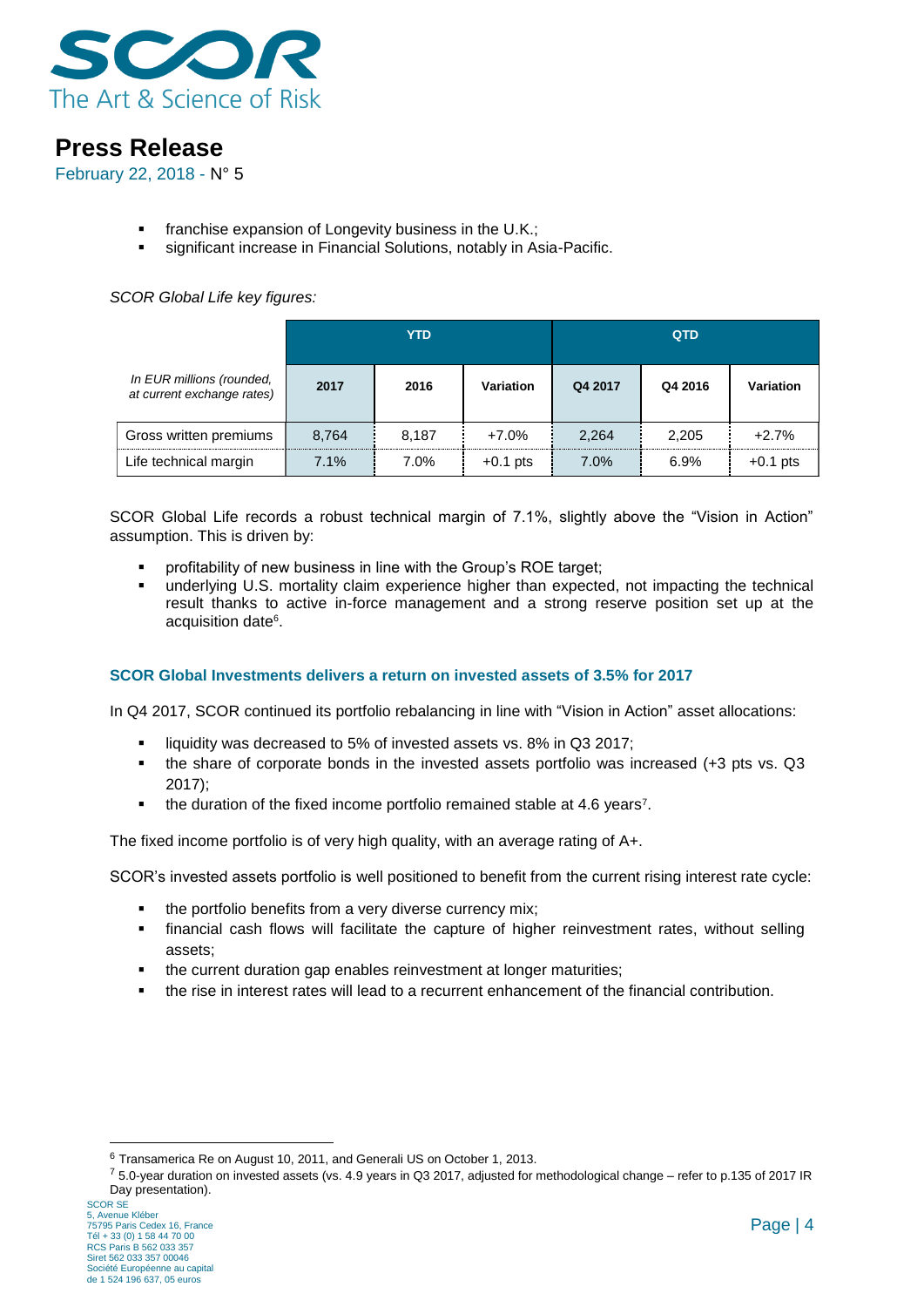

February 22, 2018 - N° 5

## *SCOR Global Investments key figures:*

|                                                                            | <b>YTD</b> |        |            | QTD     |         |                  |
|----------------------------------------------------------------------------|------------|--------|------------|---------|---------|------------------|
| In EUR millions (rounded,<br>at current exchange rates)                    | 2017       | 2016   | Variation  | Q4 2017 | Q4 2016 | <b>Variation</b> |
| <b>Total investments</b>                                                   | 27,081     | 27,731 | $-2.3%$    | 27,081  | 27,731  | $-2.3%$          |
| of which total<br>invested assets                                          | 18,580     | 19,226 | $-3.4%$    | 18.580  | 19,226  | $-3.4%$          |
| of which total funds<br>ж.<br>withheld by<br>cedants and other<br>deposits | 8,501      | 8,505  | $0.0\%$    | 8,501   | 8,505   | 0.0%             |
| Return on investments <sup>*</sup>                                         | 2.9%       | 2.5%   | $+0.4$ pts | 4.9%    | 2.5%    | $+2.4$ pts       |
| Return on invested<br>assets <sup>**</sup>                                 | 3.5%       | 2.9%   | $+0.6$ pts | 6.5%    | 3.0%    | $+3.5$ pts       |

(\*) Annualized, including interest on deposits (i.e. interest on funds withheld).

(\*\*) Annualized, excluding interest on deposits (i.e. interest on funds withheld).

SCOR Global Investments is benefiting from its liquid portfolio. As of December 31, 2017, the expected financial cash flows<sup>8</sup> over the next 24 months stand at EUR 5.4 billion (including cash, coupons and redemptions), which is optimal in a period of interest rate rises.

Investment income on invested assets stands at EUR 656 million for Q4 2017, benefiting from a EUR 192 million capital gain on a real estate sale realized in Q4 2017, generating a return on invested assets of 3.5%<sup>9</sup> for 2017, compared to 2.9% in 2016. Taking account of funds withheld by cedants and other deposits, the net rate of return on investments stands at 2.9% for the year. The reinvestment yield stands at 2.6%<sup>10</sup> as of December 31, 2017. Under current market conditions, the annualized return on invested assets is expected to be in the upper part of the "Vision in Action" 2.5% to 3.2% range for FY 2018 and over the entire strategic plan.

Invested assets (excluding funds withheld by cedants and other deposits) stand at EUR 18,580 million as of December 31, 2017, and are composed of: 5% cash, 81% fixed income, 4% loans, 3% equities, 4% real estate and 3% other investments. Total investments, including EUR 8,501 million of funds withheld and other deposits, stand at EUR 27,081 million as of December 31, 2017, compared to EUR 27,731 million on December 31, 2016. This decrease essentially reflects currency movements due to the weakening of the dollar and the pound.

-

<sup>&</sup>lt;sup>8</sup> Investable cash: includes current cash balances, and future coupons and redemptions.

<sup>9</sup> 3.6% excluding Q3 cat impact on ILS funds.

<sup>&</sup>lt;sup>10</sup> Corresponds to marginal reinvestment yields based on Q4 2017 asset allocation of asset yielding classes (i.e. fixed income, loans and real estate), according to current reinvestment duration assumptions and spreads. Yield curves as of December 31, 2017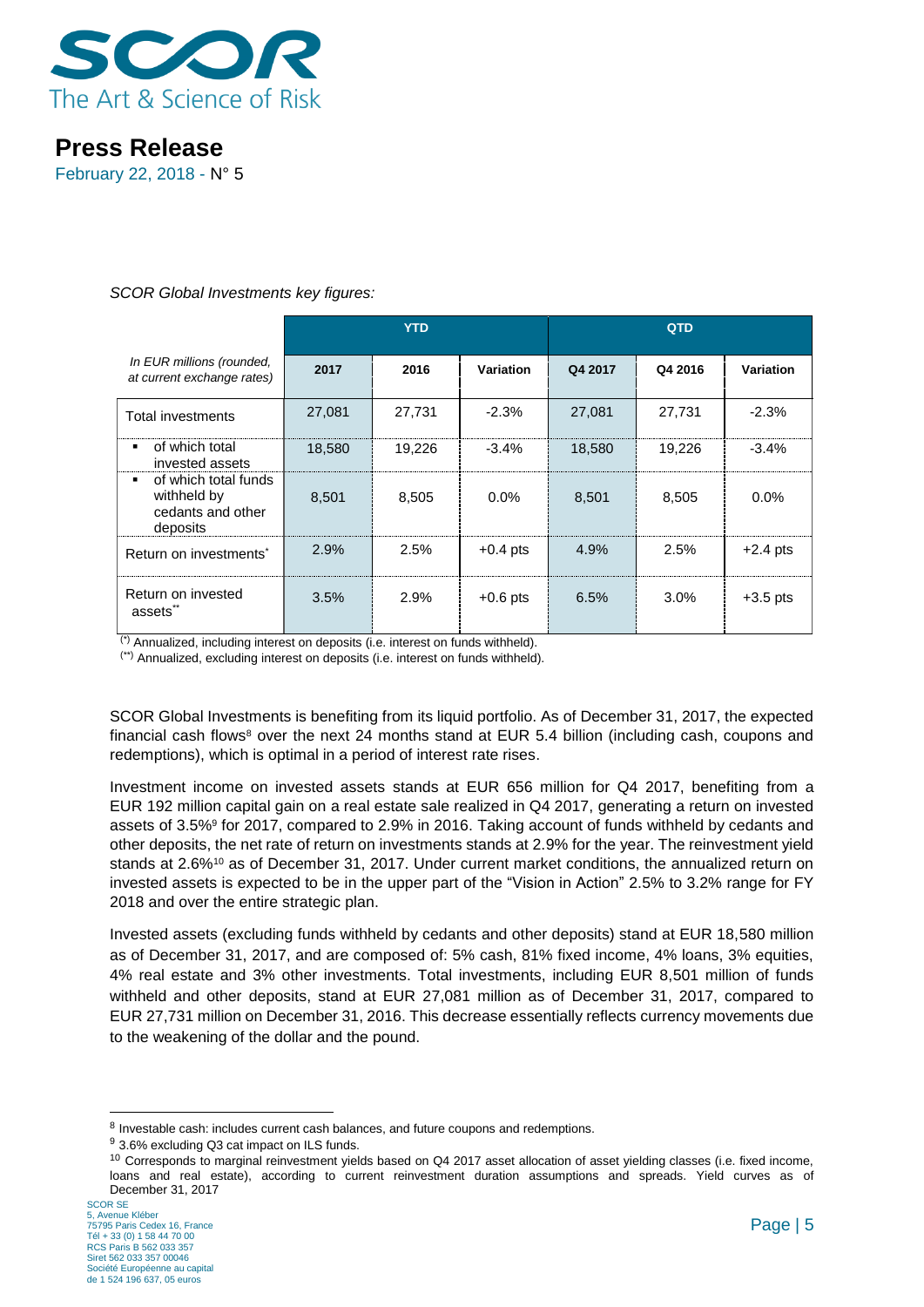

February 22, 2018 - N° 5

### **U.S. Tax Reform**

On December 22, 2017, the Tax Cuts and Jobs Act (the "TCJA") was enacted, reducing the statutory rate of U.S. federal corporate income tax to 21% effective January 1, 2018. This reduction resulted in a one-time non-cash loss for SCOR as its U.S. deferred taxes previously measured at 35% were remeasured at 21%. SCOR is currently reviewing the TCJA to assess its potential future implications, in particular with respect to certain complex provisions including the Base Erosion and Anti-Abuse Tax ("BEAT"). There is a high level of uncertainty surrounding the practical and technical applications of many of these provisions. The format, scope and timeframe in which future clarifications from the U.S. Treasury may be obtained are still unknown.

SCOR will monitor developments in the course of 2018. SCOR is currently exploring alternate business structures to adapt to the new environment.

The implementation process of certain potential business structures currently under consideration may result in a day one, non-recurring, tax expense during 2018 of approximately USD 0 to USD 350 million, and in a decline in SCOR's 2017 year-end solvency ratio, which, all other things being equal, is nevertheless expected to remain above 200%. External and/or internal uncertainties associated with the implementation of the TCJA and/or organizational changes, respectively, may not be fully resolved by year-end 2018.

Over the long term, SCOR is expected to benefit from the lower corporate income tax rates recently enacted within the United States and France.

**\***

**\* \***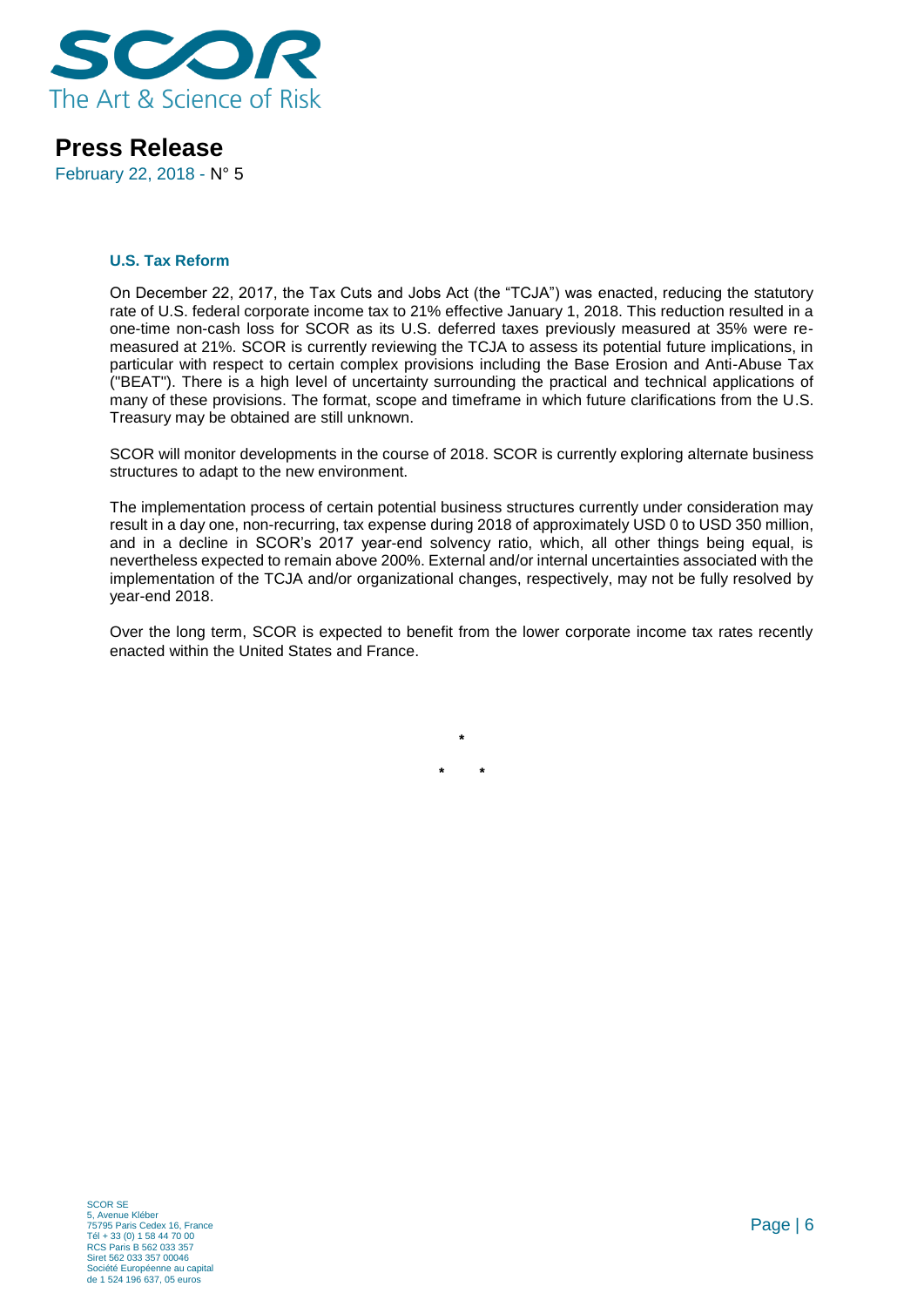

February 22, 2018 - N° 5

### **APPENDIX**

## **1 - P&L key figures 2017 and Q4 2017 standalone**

|                                                         | <b>YTD</b> |        |           | <b>QTD</b> |         |                  |
|---------------------------------------------------------|------------|--------|-----------|------------|---------|------------------|
| In EUR millions (rounded,<br>at current exchange rates) | 2017       | 2016   | Variation | Q4 2017    | Q4 2016 | <b>Variation</b> |
| <b>Gross written</b><br>premiums                        | 14,789     | 13,826 | $+7.0%$   | 3,667      | 3,610   | $+1.6%$          |
| P&C gross written<br>premiums                           | 6,025      | 5,639  | $+6.9%$   | 1,403      | 1,405   | $-0.1%$          |
| Life gross written<br>premiums                          | 8,764      | 8,187  | $+7.0%$   | 2,264      | 2,205   | $+2.7%$          |
| <b>Investment income</b>                                | 764        | 670    | $+14.1%$  | 316        | 169     | +86.9%           |
| <b>Operating results</b>                                | 491        | 951    | $-48.4%$  | 394        | 241     | $+63.5%$         |
| Net income <sup>1</sup>                                 | 286        | 603    | $-52.6%$  | 261        | 165     | $+58.2%$         |
| <b>Earnings per share</b><br>(EUR)                      | 1.53       | 3.26   | $-52.9%$  | 1.39       | 0.89    | $+56.3%$         |
| <b>Operating cash flow</b>                              | 1,144      | 1,354  | $-15.5%$  | 473        | 50      | +846.0%          |

 *1: Consolidated net income, Group share.*

## **2 - P&L key ratios for 2017 YTD and Q4 2017 standalone**

|                                           | <b>YTD</b> |       |             | QTD     |         |                  |
|-------------------------------------------|------------|-------|-------------|---------|---------|------------------|
|                                           | 2017       | 2016  | Variation   | Q4 2017 | Q4 2016 | <b>Variation</b> |
| Return on investments <sup>1</sup>        | 2.9%       | 2.5%  | $+0.4$ pts  | 4.9%    | 2.5%    | $+2.4$ pts       |
| <b>Return on invested</b><br>assets $1,2$ | 3.5%       | 2.9%  | $+0.6$ pts  | 6.5%    | $3.0\%$ | $+3.5$ pts       |
| <b>P&amp;C</b> net combined ratio<br>3    | 103.7%     | 93.1% | $+10.6$ pts | 91.6%   | 93.3%   | $-1.7$ pts       |
| Life technical margin <sup>4</sup>        | 7.1%       | 7.0%  | $+0.1$ pts  | 7.0%    | 6.9%    | $+0.1$ pts       |
| Group cost ratio <sup>5</sup>             | 5.0%       | 5.0%  | $0.0$ pts   | 5.2%    | 5.2%    | $0.0$ pts        |
| Annualized return on<br>equity (ROE)      | 4.5%       | 9.5%  | $-5.0$ pts  | 18.3%   | 10.4%   | $+7.9$ pts       |

 *1. Annualized; 2: Excluding funds withheld by cedants; 3: The net combined ratio is the sum of the total claims, the total commissions and the total P&C management expenses, divided by the net earned premiums of SCOR Global P&C; 4: The*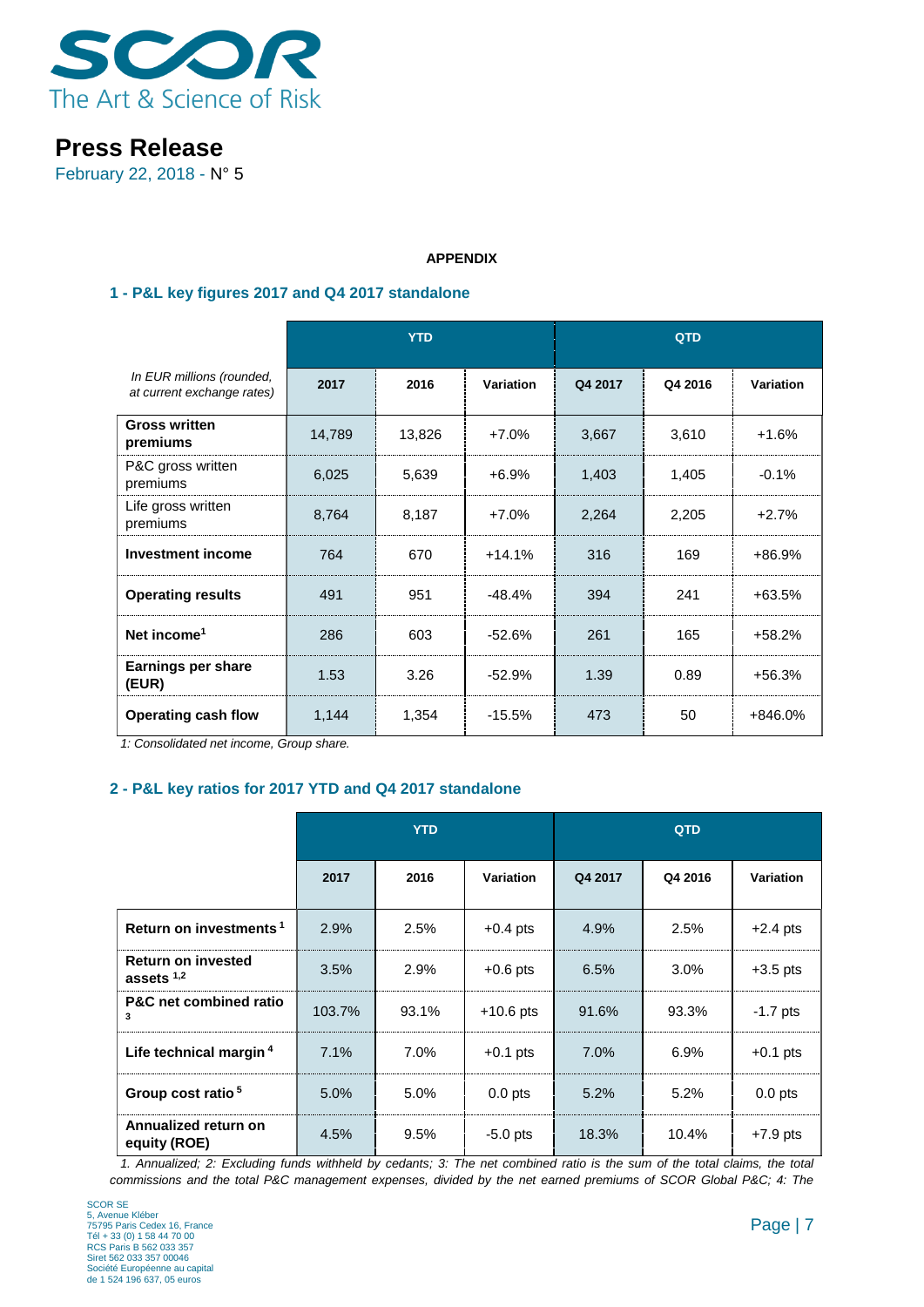

February 22, 2018 - N° 5

*technical margin for SCOR Global Life is the technical result divided by the net earned premiums of SCOR Global Life; 5: The cost ratio is the total management expenses divided by the gross written premiums.* 

**3 - Balance sheet key figures as of December 31, 2017 (in EUR millions, at current exchange rates)**

|                                  | As of<br>December 31, 2017 | As of<br>December 31, 2016 | Variation  |
|----------------------------------|----------------------------|----------------------------|------------|
| Total investments <sup>1,2</sup> | 27.081                     | 27.731                     | $-2.3%$    |
| Technical reserves (gross)       | 29,006                     | 28.715                     | $+1.0%$    |
| Shareholders' equity             | 6.225                      | 6.695                      | $-7.0%$    |
| Book value per share (EUR)       | 33.01                      | 35.94                      | $-8.1%$    |
| <b>Financial leverage ratio</b>  | 25.7%                      | 24.4%                      | $+1.3$ pts |
| Total liquidity <sup>3</sup>     | 1.009                      | 2.282                      | $-55.8\%$  |

*1: Total investment portfolio includes both invested assets and funds withheld by cedants and other deposits, accrued interest, cat bonds, mortality bonds and FX derivatives; 2: Excluding 3rd party net insurance business investments; 3: Includes cash and cash equivalents.*

## **4 - "Vision in Action" targets**

|               | <b>Targets</b>                                                               |
|---------------|------------------------------------------------------------------------------|
| Profitability | ROE $\geq$ 800 bps above 5-year risk-free rate <sup>1</sup> , over the cycle |
| Solvency      | Solvency ratio in the optimal 185% - 220% range                              |

*1*: *Based on a 5-year rolling average of 5-year risk-free rates.*

## **5 - "Vision in Action" assumptions**

|                    |                              | <b>Assumptions</b>     |
|--------------------|------------------------------|------------------------|
| <b>P&amp;C</b>     | Gross written premium growth | 3% p.a. - 8% p.a.      |
|                    | Combined ratio               | $-95\% - 96\%$         |
| Life               | Gross written premium growth | 5% p.a. - 6% p.a.      |
|                    | Technical margin             | $6.8\% - 7.0\%$        |
| <b>Investments</b> | Return on invested assets    | $2.5\% - 3.2\%$        |
|                    | Gross written premium growth | $~14\%$ p.a. - 7% p.a. |
| Group              | Cost ratio                   | $4.9\% - 5.1\%$        |
|                    | Tax rate                     | $22\% - 24\%$          |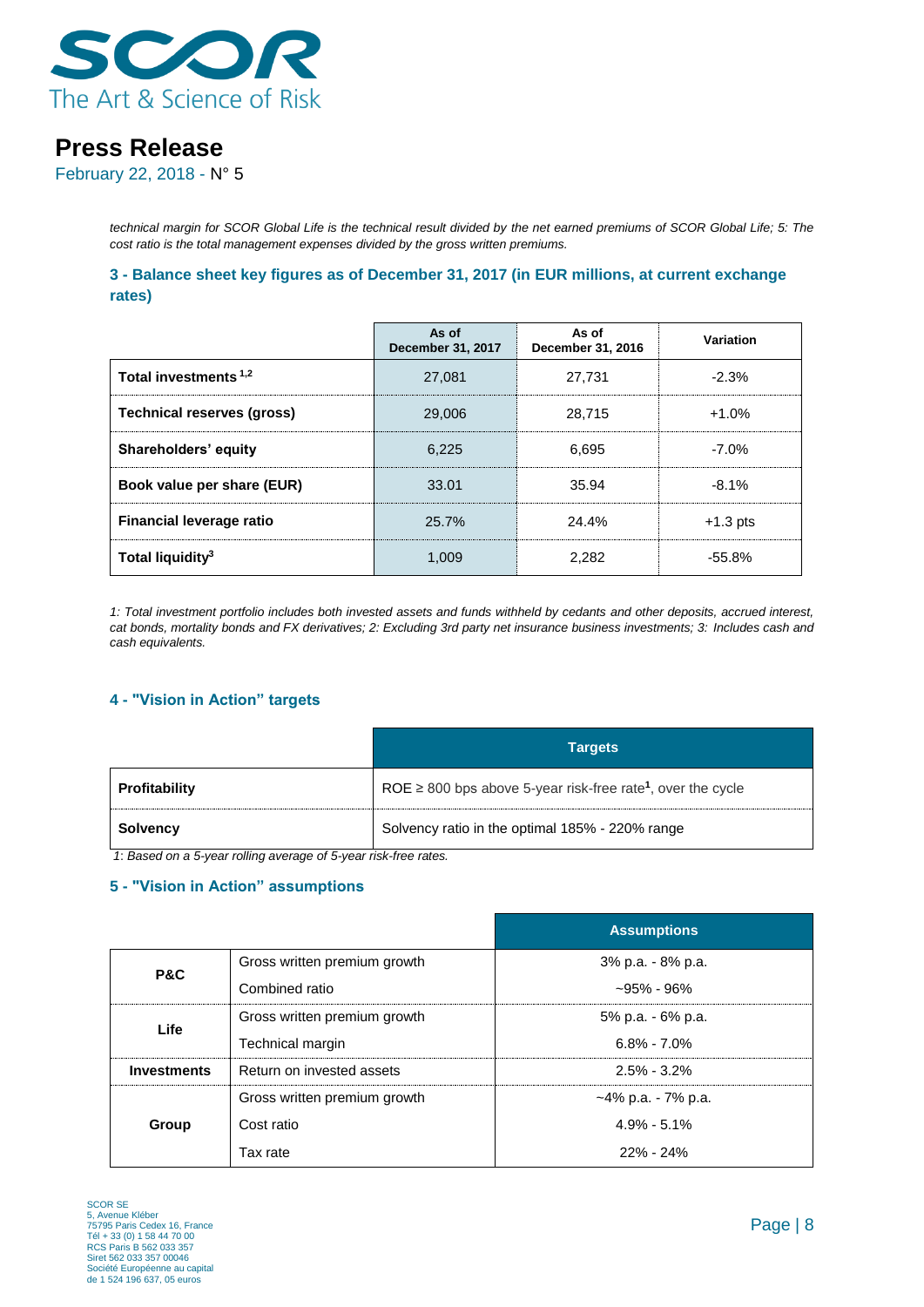

February 22, 2018 - N° 5

#### **Contact details**

**Marie-Laurence Bouchon** Group Head of Communications **+33 (0)1 58 44 75 43** [mbouchon@scor.com](mailto:mbouchon@scor.com)

**Ian Kelly**

Head of Investor Relations

#### **+44 (0)203 207 8561**

[ikelly@scor.com](mailto:ikelly@scor.com)

[http://www.scor.com/](http://www.scor.com/en/)

Twitter: [@SCOR\\_SE](https://twitter.com/SCOR_SE)

#### **General:**

Numbers presented throughout this report may not add up precisely to the totals in the tables and text. Percentages and percent changes are calculated on complete figures (including decimals); therefore, the report might contain immaterial differences in sums and percentages due to rounding.

Unless otherwise specified, the sources for the business ranking and market positions are internal.

#### **Forward-looking statements:**

This report includes forward-looking statements and information about the objectives of SCOR, in particular, relating to its current or future projects. These statements are sometimes identified by the use of the future tense or conditional mode, as well as terms such as "estimate", "believe", "have the objective of", "intend to", "expect", "result in", "should" and other similar expressions. It should be noted that the achievement of these objectives and forwardlooking statements is dependent on the circumstances and facts that arise in the future. Forward-looking statements and information about objectives may be affected by known and unknown risks, uncertainties and other factors that may significantly alter the future results, performance and accomplishments planned or expected by SCOR. Information regarding risks and uncertainties that may affect SCOR's business is set forth in the 2016 reference document filed on March 3, 2017, under number D.17-0123 with the French Autorité des marchés financiers (AMF) and posted on SCOR's website www.scor.com, as may be updated in the 2017 reference document.

In addition, such forward-looking statements are not "profit forecasts" in the sense of Article 2 of Regulation (EC) 809/2004.